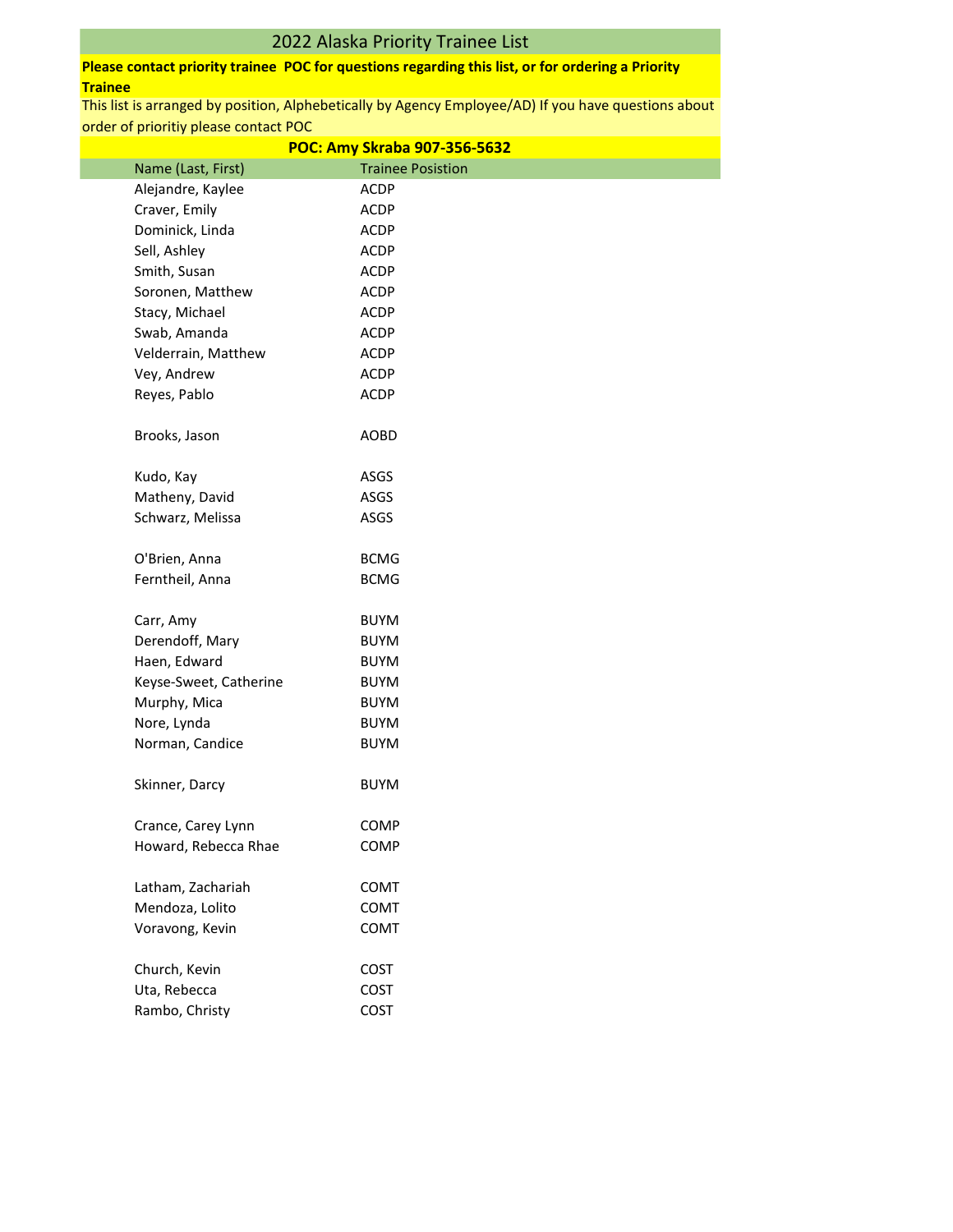| POC: Amy Skraba 907-356-5632 |                            |  |  |  |
|------------------------------|----------------------------|--|--|--|
| Name (Last, First)           | <b>Trainee Posistion</b>   |  |  |  |
| Bond, Miles                  | <b>DIVS</b>                |  |  |  |
| Carr, Christopher            | <b>DIVS</b>                |  |  |  |
| Conaway, Greg                | <b>DIVS</b>                |  |  |  |
| Goyette, Michael             | <b>DIVS</b>                |  |  |  |
| Keogh, Ryan                  | <b>DIVS</b>                |  |  |  |
| Kilgriff, Matthew            | <b>DIVS</b>                |  |  |  |
| Langhorst, Luke              | <b>DIVS</b>                |  |  |  |
| Ordonez, Robert              | <b>DIVS</b>                |  |  |  |
| Short, Torrey Adamson        | <b>DIVS</b>                |  |  |  |
| Skraba, Amy                  | <b>DIVS</b>                |  |  |  |
| Stillie, Brittany            | <b>DIVS</b>                |  |  |  |
| Tasha Shields, Tasha Shields | <b>DIVS</b>                |  |  |  |
| Travis, McCabe               | <b>DIVS</b>                |  |  |  |
| Worley-Hood, Graham          | <b>DIVS</b>                |  |  |  |
|                              |                            |  |  |  |
| Fugle, Alison                | EDSD                       |  |  |  |
| Hale, Kathleen               | EDSD                       |  |  |  |
| Lawson, Patrizia             | EDSD                       |  |  |  |
| Olson-White, Stephanie       | EDSD                       |  |  |  |
| Rubin, Emma                  | EDSD                       |  |  |  |
| Stenbeck, Maxwell            | EDSD                       |  |  |  |
| Copelin, Lindsey             | EDSD                       |  |  |  |
|                              |                            |  |  |  |
| Alejandre, Kaylee            | EDSP                       |  |  |  |
| Rose, Teresa                 | <b>EDSP</b>                |  |  |  |
|                              |                            |  |  |  |
| Church, Kevin                | EQPM                       |  |  |  |
| Guallpa, Diego               | EQPM                       |  |  |  |
| Glass, Dan                   | <b>EQPM</b>                |  |  |  |
|                              |                            |  |  |  |
| Lemay, Lee Elizabeth         | EQTR                       |  |  |  |
|                              |                            |  |  |  |
| Hrobak, Jennifer             | <b>FACL</b>                |  |  |  |
|                              |                            |  |  |  |
| Duncklee, Shannon            | <b>FDUL</b>                |  |  |  |
| Carr, Christopher            | <b>FOBS</b>                |  |  |  |
| Cowen, Joseph                | <b>FOBS</b>                |  |  |  |
| Lozano, Steven               | <b>FOBS</b>                |  |  |  |
| Ordonez, Robert              |                            |  |  |  |
| Roach, Ted                   | <b>FOBS</b><br><b>FOBS</b> |  |  |  |
| Stroud, Ryan                 | <b>FOBS</b>                |  |  |  |
|                              |                            |  |  |  |
| Anklam, Andrew               | <b>GISS</b>                |  |  |  |
| Lambert, Lisa                | <b>GISS</b>                |  |  |  |
| Milton, Kimberly             | <b>GISS</b>                |  |  |  |
|                              |                            |  |  |  |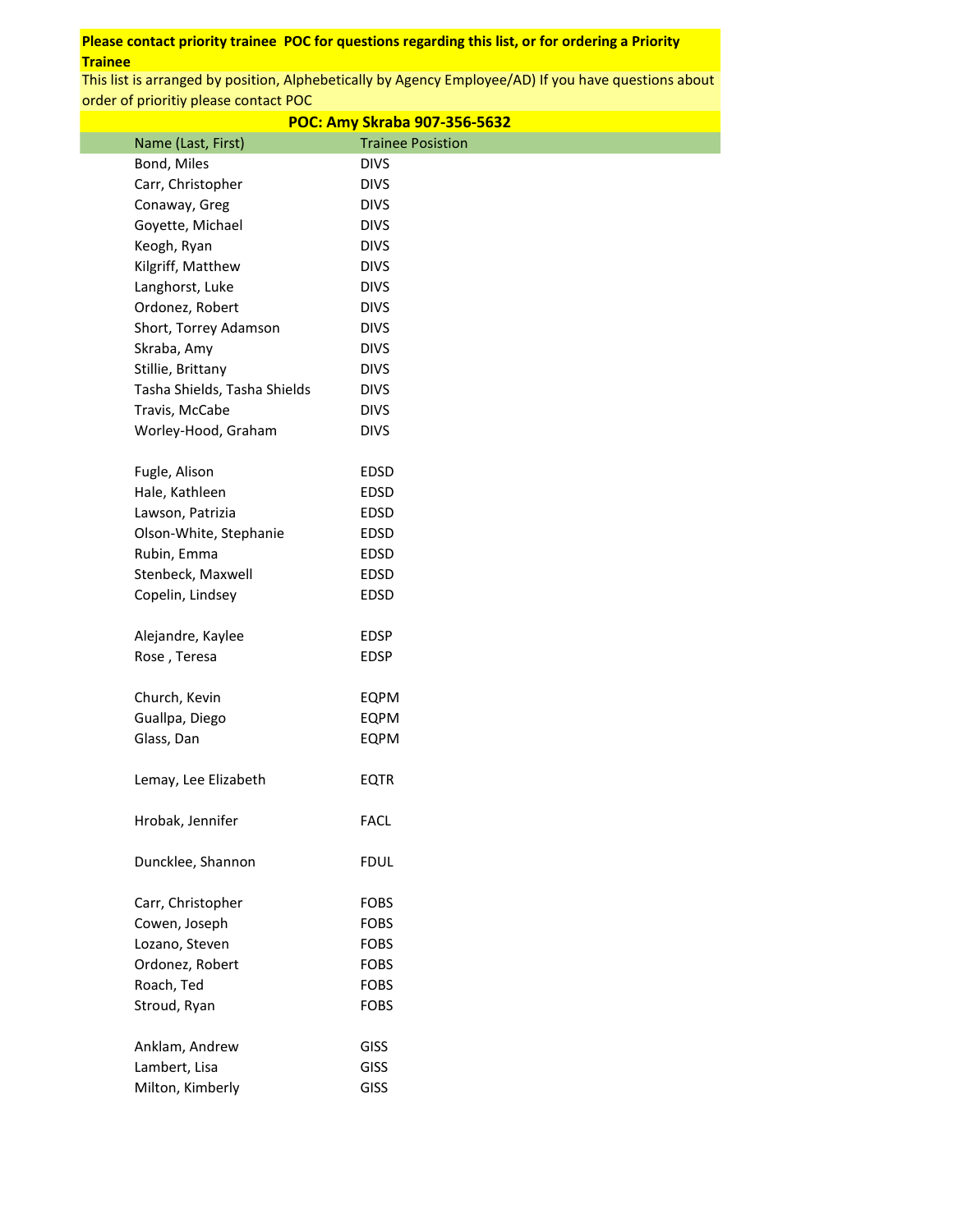| POC: Amy Skraba 907-356-5632 |                          |  |  |
|------------------------------|--------------------------|--|--|
| Name (Last, First)           | <b>Trainee Posistion</b> |  |  |
| Allen, Samuel                | <b>GSUL</b>              |  |  |
| Glass, Dan                   | <b>GSUL</b>              |  |  |
|                              |                          |  |  |
| Leshuk, Chad                 | <b>HEBM</b>              |  |  |
|                              |                          |  |  |
| Allen, Samuel                | HEQB                     |  |  |
| Bjalme, Kyle                 | <b>HEQB</b>              |  |  |
| Corby, Ryan                  | HEQB                     |  |  |
| Sorenson, Melissa            | HEQB                     |  |  |
| Stroud, Ryan                 | HEQB                     |  |  |
| McCasland, Kevin             | HEQB                     |  |  |
| Roberts, Kyle                | <b>HEQB</b>              |  |  |
| Nunnelly, Matthew            | <b>HMGB</b>              |  |  |
| Olson-White, Stephanie       | <b>HMGB</b>              |  |  |
| Peterson, Anthony            | <b>HMGB</b>              |  |  |
| Prax, Ernest                 | HMGB                     |  |  |
| Wallace, Robert Keenan       | <b>HMGB</b>              |  |  |
| Bushue, Bridget              | <b>IADP</b>              |  |  |
| Dunn, Shanika                | <b>IADP</b>              |  |  |
| Fugle, Alison                | <b>IADP</b>              |  |  |
| Jacobs, Kelly                | <b>IADP</b>              |  |  |
| Judge, Joshua                | <b>IADP</b>              |  |  |
| Newingham, Dylan             | <b>IADP</b>              |  |  |
| Reyes, Pablo                 | <b>IADP</b>              |  |  |
| Sell, Ashley                 | <b>IADP</b>              |  |  |
| Stenbeck, Maxwell            | <b>IADP</b>              |  |  |
| Swab, Amanda                 | <b>IADP</b>              |  |  |
| Torres, Betsy                | <b>IADP</b>              |  |  |
| Copelin, Lindsey             | <b>IADP</b>              |  |  |
|                              |                          |  |  |
| LaVoie, Casey                | <b>ICPI</b>              |  |  |
| Bond, Miles                  | ICT <sub>3</sub>         |  |  |
| Butterfield, Ezra            | ICT <sub>3</sub>         |  |  |
| Dobrovolny, Benjamin         | ICT <sub>3</sub>         |  |  |
| Dudley, Kristopher           | ICT <sub>3</sub>         |  |  |
| Fischer, Isaiah              | ICT <sub>3</sub>         |  |  |
| Johansen, Justen             | ICT <sub>3</sub>         |  |  |
| Mork, Brian                  | ICT <sub>3</sub>         |  |  |
| Pitts, Brian                 | ICT <sub>3</sub>         |  |  |
| Shields, Tasha               | ICT <sub>3</sub>         |  |  |
| Short, Torrey Adamson        | ICT <sub>3</sub>         |  |  |
| Stillie, Brittany            | ICT <sub>3</sub>         |  |  |
| Wallace, Elizabeth           | <b>INTS</b>              |  |  |
|                              |                          |  |  |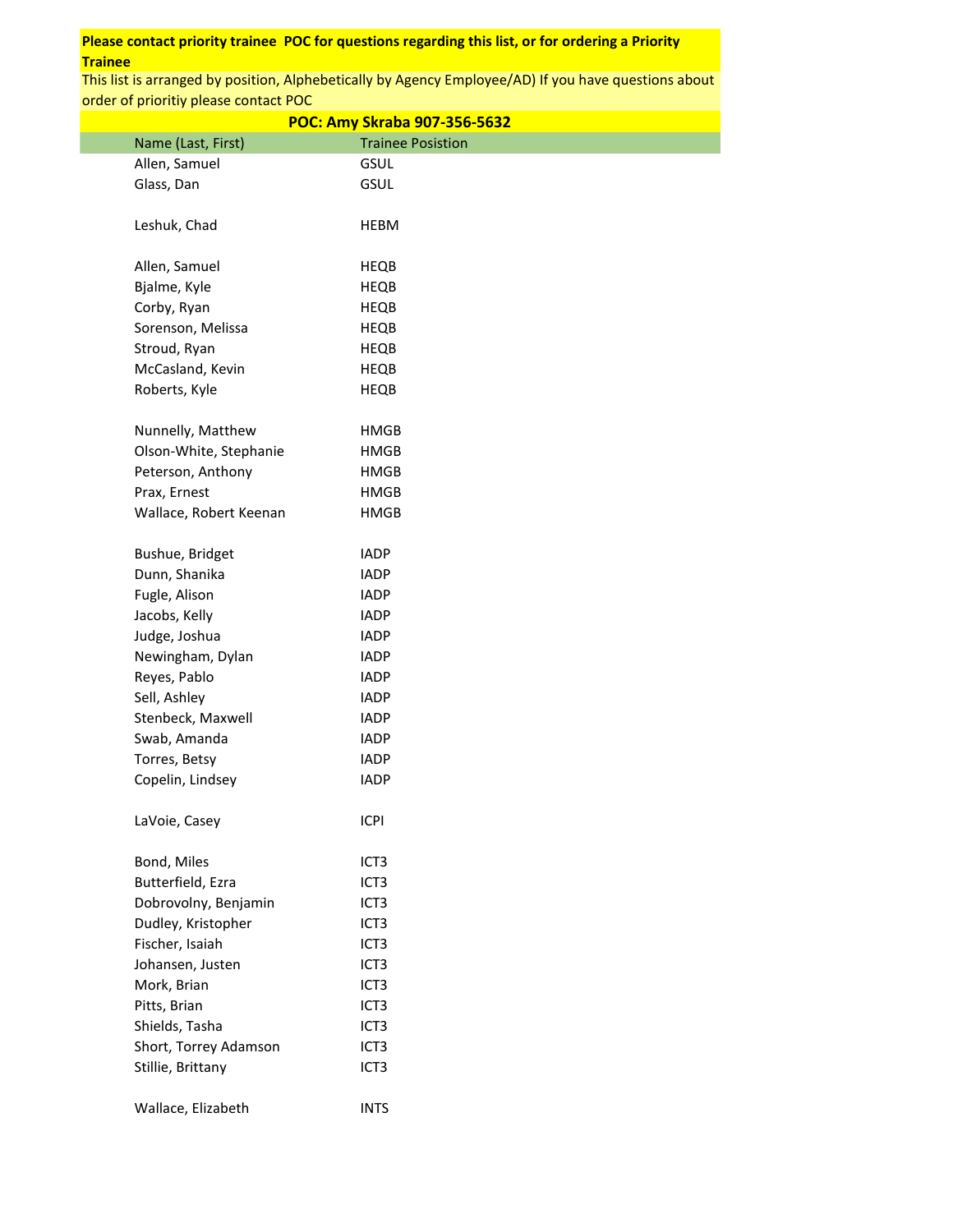| POC: Amy Skraba 907-356-5632     |                          |  |  |
|----------------------------------|--------------------------|--|--|
| Name (Last, First)               | <b>Trainee Posistion</b> |  |  |
| Haroun, Eddy                     | <b>ITSS</b>              |  |  |
| Owren, Erik                      | <b>ITSS</b>              |  |  |
| Young, Scotty                    | <b>ITSS</b>              |  |  |
| West, Mark                       | <b>ITSS</b>              |  |  |
|                                  |                          |  |  |
| Blackwell, Jack                  | <b>LOFR</b>              |  |  |
|                                  |                          |  |  |
| Robinett, Matthew                | LSC1                     |  |  |
| Berrie, Terri Jean               | LSC1                     |  |  |
|                                  |                          |  |  |
| Kemnitz, Alexander               | LSC <sub>3</sub>         |  |  |
|                                  |                          |  |  |
| David A Calvert, David A Calvert | MEDL                     |  |  |
| Dean, Elizabeth                  | MEDL                     |  |  |
| Sterling, Evan                   | <b>MEDL</b>              |  |  |
| Gelvin, Andrea                   | <b>MEDL</b>              |  |  |
| Hefington, Karin                 | <b>MEDL</b>              |  |  |
| Stevens, Catlin                  | MEDL                     |  |  |
|                                  |                          |  |  |
| Ballot, Cheryl                   | <b>ORDM</b>              |  |  |
| Kothe, Morgan                    | ORDM                     |  |  |
| O'Brien, Anna                    | <b>ORDM</b>              |  |  |
| Pohlman, Charles                 | ORDM                     |  |  |
| Tanner, Daniel                   | ORDM                     |  |  |
| Velderrain, Matthew              | ORDM                     |  |  |
|                                  |                          |  |  |
| Livingston, Jacob                | OSC1                     |  |  |
|                                  |                          |  |  |
| Butterfield, Ezra                | OSC <sub>2</sub>         |  |  |
| Devcich, Jason                   | OSC <sub>2</sub>         |  |  |
| Kobayashi, Brandon               | OSC <sub>2</sub>         |  |  |
| McCall, William                  | OSC <sub>2</sub>         |  |  |
| Stahlin, Erick                   | OSC <sub>2</sub>         |  |  |
| Allen, Matthew                   | OSC <sub>2</sub>         |  |  |
| Fleming, Zachary                 | OSC <sub>2</sub>         |  |  |
|                                  |                          |  |  |
| Johnson, Emery                   | PIO1                     |  |  |
|                                  |                          |  |  |
| Bushue, Bridget                  | PIO <sub>2</sub>         |  |  |
| Kluwe, Joan                      | PIO <sub>2</sub>         |  |  |
| Sexton, James                    | PIO <sub>2</sub>         |  |  |
|                                  |                          |  |  |
| Chambers, Nina                   | <b>PIOF</b>              |  |  |
| Baker, Eve                       | <b>PIOF</b>              |  |  |
| Stiefel, Melissa                 | <b>PIOF</b>              |  |  |
| Coyle, Lily                      | <b>PIOF</b>              |  |  |
| Lukowicz, Kady                   | <b>PIOF</b>              |  |  |
| Stevens, Catlin                  | <b>PIOF</b>              |  |  |
| Sullivan, Jason                  | <b>PIOF</b>              |  |  |
|                                  |                          |  |  |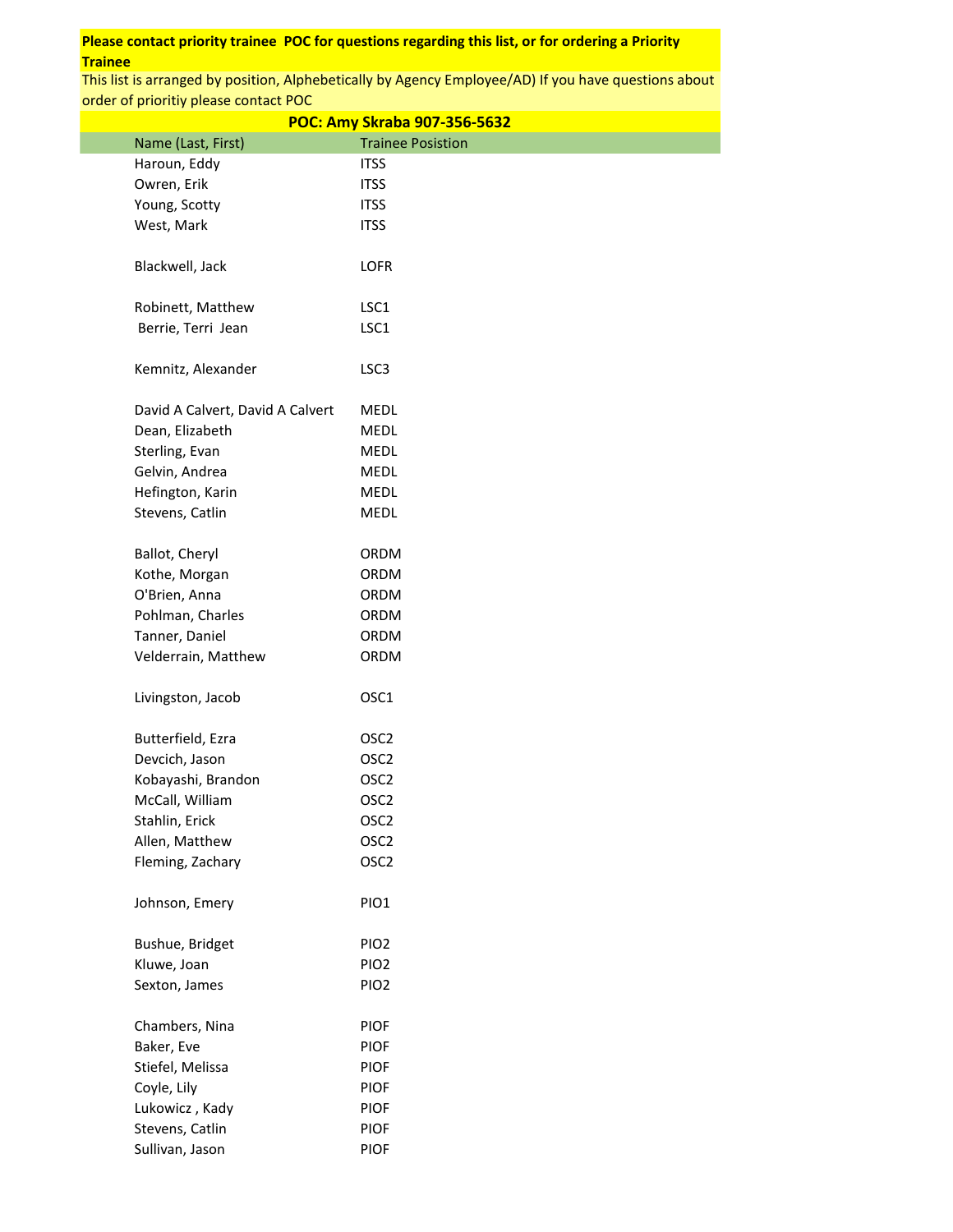|                           | POC: Amy Skraba 907-356-5632 |
|---------------------------|------------------------------|
| Name (Last, First)        | <b>Trainee Posistion</b>     |
| Horwitz, Cynthia          | <b>PROC</b>                  |
|                           |                              |
| Ace-Maki, Robin           | PSC <sub>3</sub>             |
|                           |                              |
| Lemay, Lee Elizabeth      | <b>PTRC</b>                  |
| Murphy, Mica              | <b>PTRC</b>                  |
| Kavalok, Kathleen         | <b>PTRC</b>                  |
| Pennington Branson, Megan | <b>PTRC</b>                  |
| Skinner, Darcy            | <b>PTRC</b>                  |
| Dean, Elizabeth           | <b>RCDM</b>                  |
| Sinclair, Dakota          | <b>RCDM</b>                  |
| Cufley, Elliot            | <b>RCDM</b>                  |
| Rolig, Marta              | <b>RCDM</b>                  |
| Saperstein, Lisa          | <b>RESL</b>                  |
| Lamb, Erica               | <b>SCKN</b>                  |
| Tonkin, George            | SEMG                         |
| Hajny, Kristy             | SITL                         |
| Slepetski, Lisa           | SITL                         |
|                           |                              |
| Bradley, Michael          | SOF1                         |
| Branson, Willie           | SOF1                         |
| Greiling, Thomas          | SOF1                         |
| Cowan, Kyle               | SOF <sub>2</sub>             |
| Demers, Christopher       | SOF <sub>2</sub>             |
| Fremont, John             | SOF <sub>2</sub>             |
| Stahlin, Erick            | SOF <sub>2</sub>             |
| Allen, Matthew            | SOF <sub>2</sub>             |
| Cramer, Jeffrey           | SOFR                         |
| Dudley, Kristopher        | SOFR                         |
| Johansen, Justen          | SOFR                         |
| Kobayashi, Brandon        | SOFR                         |
| Obrien, Michael           | <b>SOFR</b>                  |
|                           |                              |